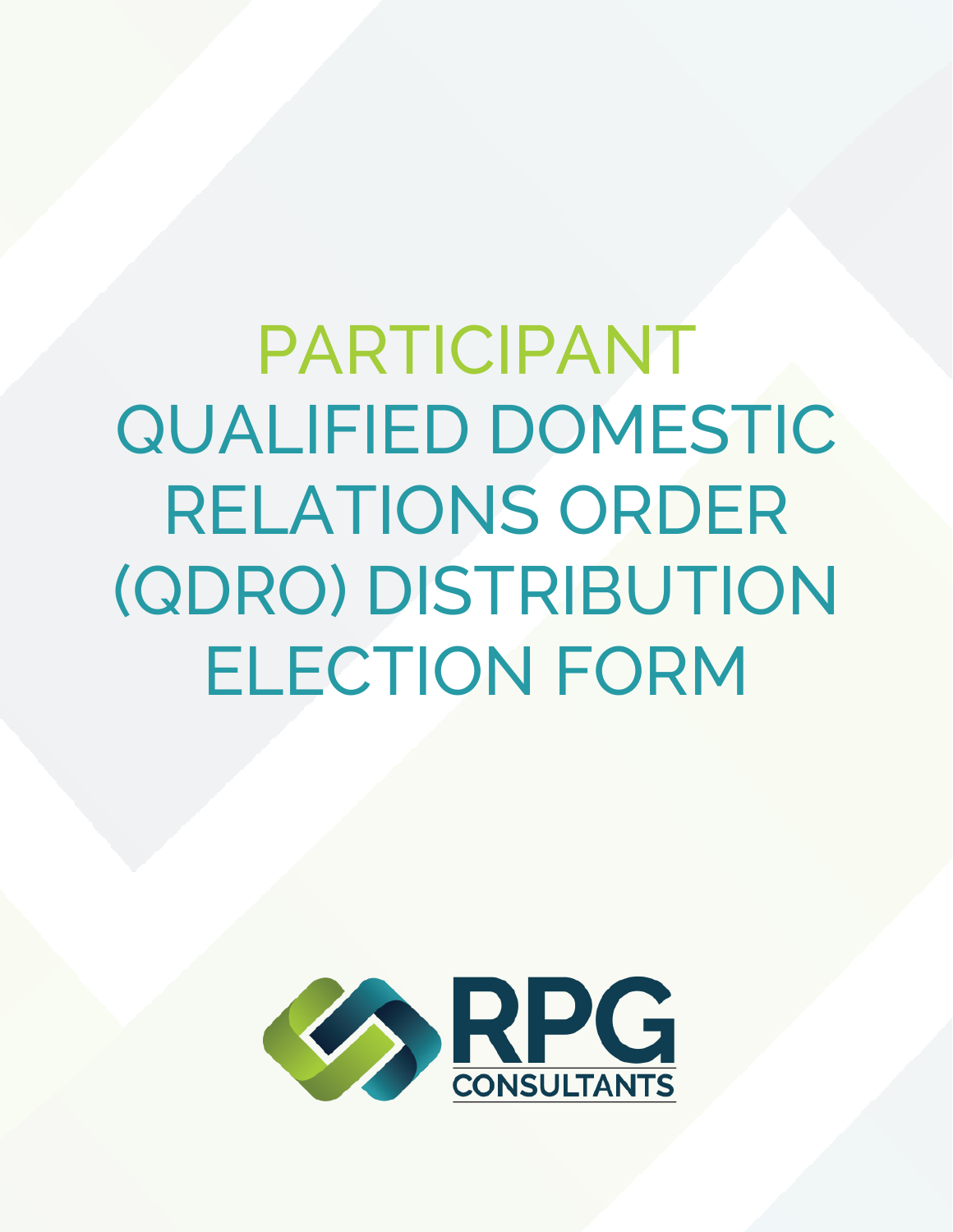#### **ACCOUNT OWNER INSTRUCTIONS:**

**1) Section A** – The Account Owner must type or print all entries in Section A only. All fields in this section must be completed in full (no redactions please). The court-designated Payee must complete the remainder of the form.

#### **2) Attach to this form a copy of one of the following forms of photo ID (must be valid or recently expired):**

(Cell phone/tablet images that show the entire ID clearly, as well as black and white photocopies, are accepted)

- Driver's license or photo ID card issued by federal, state or local government agency
- U.S. Passport, U.S. Passport Card, or Foreign Passport
- Permanent Resident Card or Alien Registration Receipt Card (Form I-551)
- College/University ID card that contains a photograph
- U.S. Military card or U.S. Coast Guard Merchant Mariner Card
- Native American tribal document that contains a photograph
- Employment Authorization Document that contains a photograph (Form I-766)

# **COURT-DESIGNATED PAYEE INSTRUCTIONS:**

**Section B** – The Payee must type or print all entries in this and all subsequent sections of this form. All fields in this section must be completed in full (no redactions please). The Payee must submit the completed form along with a copy of the Account Owner's ID.

**Section C** – Indicate your desired distribution elections: 1) Direct Distribution paid to you (taxes & penalties may apply), 2) Rollover to an IRA held in your name, or 3) Rollover to a Qualified Retirement Plan (QRP) account held in your name.

**Section D** – Indicate your payee and mailing details. All payments will be made by check and sent using USPS First Class Mail. You have the option to have your check sent via UPS/FedEx/Overnight (cannot send to a PO Box) for an additional fee. Electronic fund transfers such as wire, direct deposit, or ACH are not available. The Plan will rely solely on the payee and mailing instructions provided by you and is not responsible for transmittal errors, which may lead to a rejected transmittal by the receiving financial institution or deposits being credited to an incorrect account. Please be sure to verify your payee and mailing details with the receiving financial institution, and if available, attach transmittal instructions supplied to you by the receiving financial institution to your completed election form. Additional fees may apply for rejected, returned, or reissued transmittals. Your distribution and payment elections are irrevocable.

**Section E** – Indicate your tax withholding elections. For direct distributions, a Federal income tax withholding of 20% is mandated. In addition, State taxes will be withheld for States that mandate state income tax withholdings. For individuals under 59½ years of age, a 10% penalty will apply unless an exception applies. The 10% penalty will not be withheld unless requested. You have the option to have additional amounts withheld for Federal and/or State income taxes.

Finally, please print your name, sign and date the bottom of the form. See below for instructions on submitting the form.

**3) Return the completed (and signed) application form to RPG Consultants for processing**. Do not send your form directly to the Account Owner or the Plan Sponsor. Our office will obtain the Plan Sponsor's signature on a separate document. Partially completed forms will be rejected and returned to sender. You may upload your completed application form securely to our website using our secure file transfer portal at https://files.rpgconsultants.com/filedrop/Support or visit www.rpgconsultants.com, click on the "Secure File Upload" link from the Resources > Client Resources menu and select the "Support" department. On the file upload page, enter your email address, Plan name and your full name in the subject line, enter an optional message in the body, and attach the completed form and a copy of the Account Owner's ID (see section 2 above) and court-approved Qualified Domestic Relations Order (signed by the presiding Judge). Be sure to click the "Send" button at the bottom of the screen and wait for appearance of the "**Files Sent, Thank you!**" on-screen confirmation message (shown below) before closing the web page. If you prefer to send your application form by e-mail, please send to support@rpgconsultants.com. If you prefer to send by fax, please send to 1 (212) 947-4866.

# Files Sent, Thank you!

**Important Information:** Our processing timeline is 5 to 15 business days. Processing fees apply. Depending on your distribution elections and age, Federal and/or State tax withholdings as well as an additional 10% early-distribution penalty may apply. For more details, please visit http://specialtaxnotice.rpgconsultants.com. A Form 1099-R tax document will be issued and mailed to the Court-Designated Payee at the end of January of the following year.